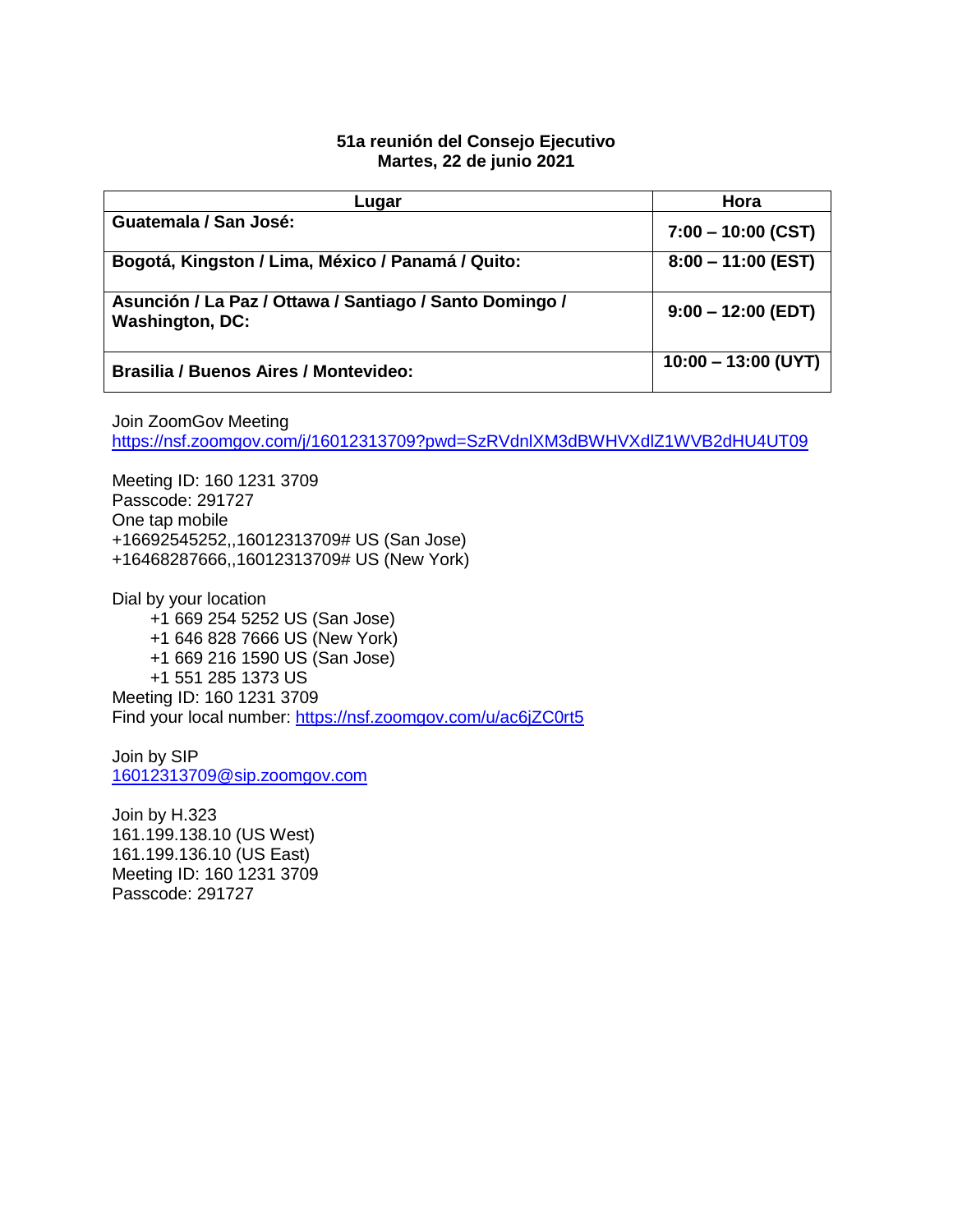# **29a reunión de la Conferencia de las Partes 22-23 de junio de 2021**

#### **Martes, 22 de junio (1era Sesión)**

| Luqar                                                                             | Hora                  |
|-----------------------------------------------------------------------------------|-----------------------|
| Guatemala / San José:                                                             | $11:00 - 14:00$ (CST) |
| Bogotá, Kingston / Lima, México / Panamá / Quito:                                 | $12:00 - 15:00$ (EST) |
| Asunción / La Paz / Ottawa / Santiago / Santo Domingo /<br><b>Washington, DC:</b> | $13:00 - 16:00$ (EDT) |
| <b>Brasilia / Buenos Aires / Montevideo:</b>                                      | $14:00 - 17:00$ (UYT) |

Join ZoomGov Meeting

<https://nsf.zoomgov.com/j/16012313709?pwd=SzRVdnlXM3dBWHVXdlZ1WVB2dHU4UT09>

Meeting ID: 160 1231 3709 Passcode: 291727 One tap mobile +16692545252,,16012313709# US (San Jose) +16468287666,,16012313709# US (New York)

Dial by your location +1 669 254 5252 US (San Jose) +1 646 828 7666 US (New York) +1 669 216 1590 US (San Jose) +1 551 285 1373 US Meeting ID: 160 1231 3709 Find your local number:<https://nsf.zoomgov.com/u/ac6jZC0rt5>

Join by SIP [16012313709@sip.zoomgov.com](mailto:16012313709@sip.zoomgov.com)

Join by H.323 161.199.138.10 (US West) 161.199.136.10 (US East) Meeting ID: 160 1231 3709 Passcode: 29172